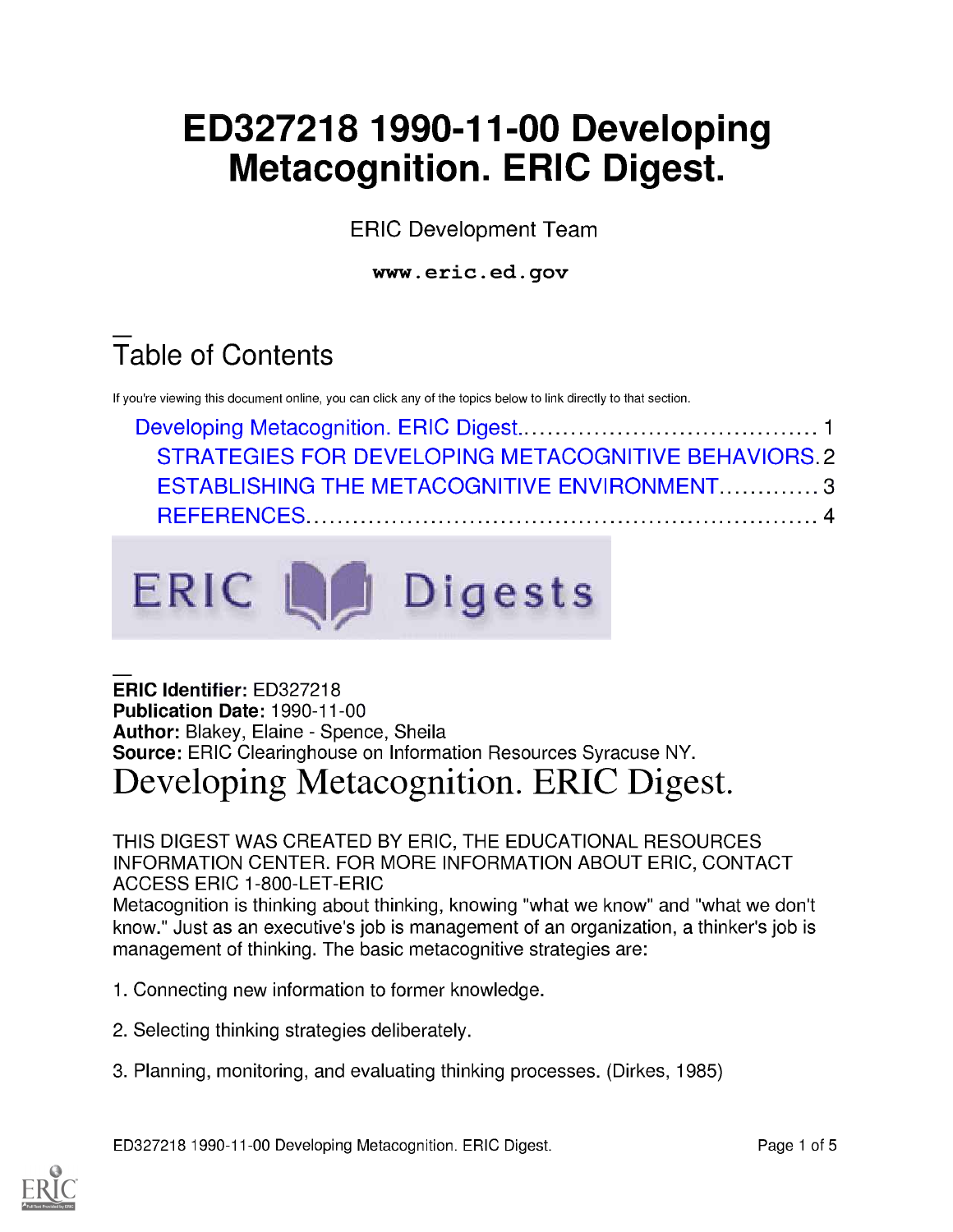A thinking person is in charge of her behavior. She determines when it is necessary to use metacognitive strategies. She selects strategies to define a problem situation and researches alternative solutions. She tailors this search for information to constraints of time and energy. She monitors, controls and judges her thinking. She evaluates and decides when a problem is solved to a satisfactory degree or when the demands of daily living take a temporary or permanent higher priority.

Studies show that increases in learning have followed direct instruction in metacognitive strategies. These results suggest that direct teaching of these thinking strategies may be useful, and that independent use develops gradually (Scruggs, 1985).

Learning how to learn, developing a repertoire of thinking processes which can be applied to solve problems, is a major goal of education. The school library media center, as the hub of the school, is an ideal place to integrate these types of skills into subject areas or students' own areas of interest. When life presents situations that cannot be solved by learned responses, metacognitive behavior is brought into play. Metacognitive skills are needed when habitual responses are not successful. Guidance in recognizing, and practice in applying, metacognitive strategies, will help students successfully solve problems throughout their lives.

#### STRATEGIES FOR DEVELOPING METACOGNITIVE BEHAVIORS

1. Identifying "what you know" and "what you don't know."

At the beginning of a research activity students need to make conscious decisions about their knowledge. Initially students write "What I already know about..." and "What I want to learn about...." As students research the topic, they will verify, clarify and expand, or replace with more accurate information, each of their initial statements.

2. Talking about thinking.

Talking about thinking is important because students need a thinking vocabulary. During planning and problem-solving situations, teachers should think aloud so that students can follow demonstrated thinking processes. Modeling and discussion develop the vocabulary students need for thinking and talking about their own thinking. Labelling thinking processes when students use them is also important for student recognition of thinking skills.

Paired problem-solving is another useful strategy. One student talks through a problem, describing his thinking processes. His partner listens and asks questions to help clarify thinking. Similarly, in reciprocal teaching (Palinscar, Ogle, Jones, Carr, & Ransom, 1986), small groups of students take turns playing teacher, asking questions, and clarifying and summarizing the material being studied.

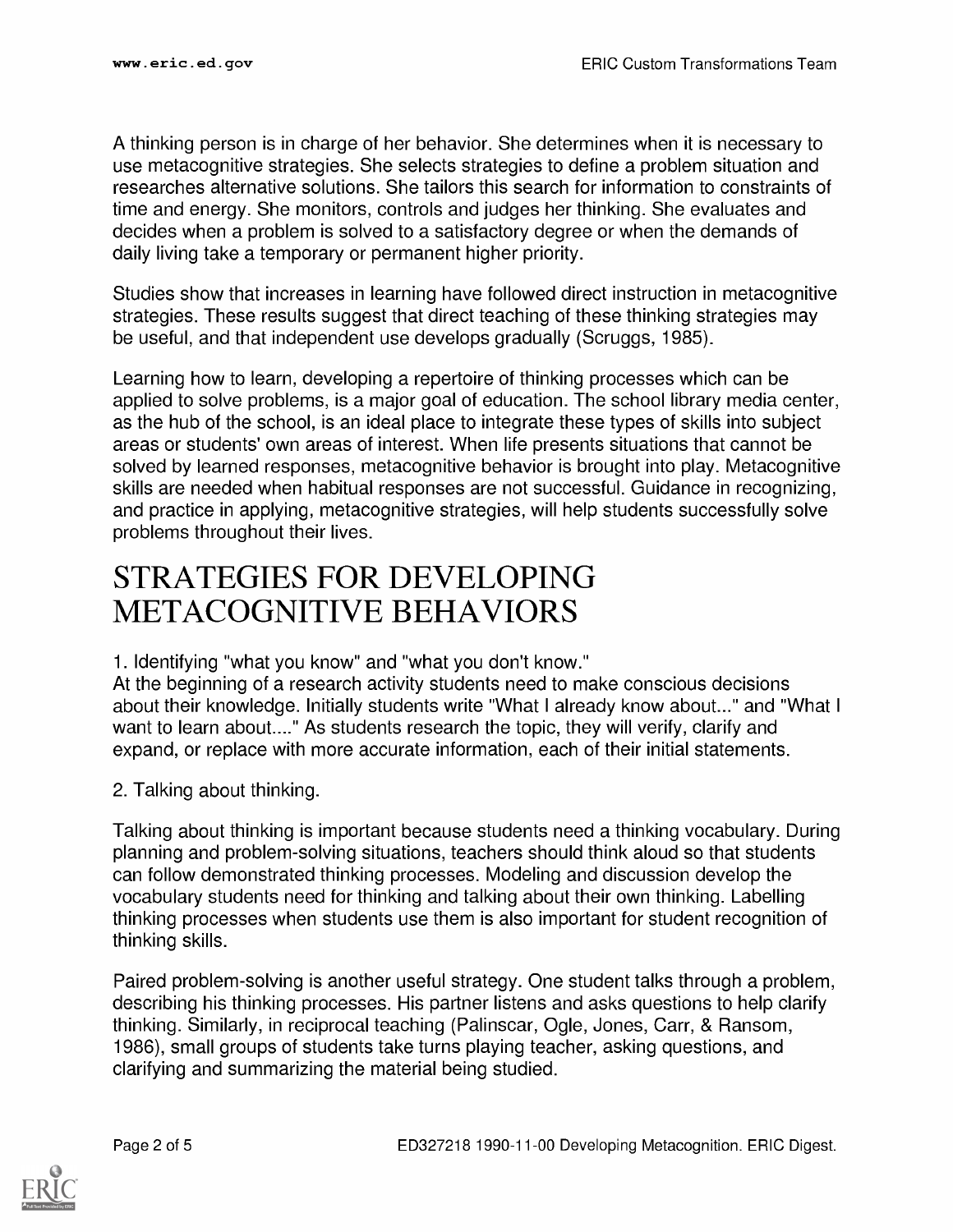3. Keeping a thinking journal.

Another means of developing metacognition is through the use of a journal or learning log. This is a diary in which students reflect upon their thinking, make note of their awareness of ambiguities and inconsistencies, and comment on how they have dealt with difficulties. This journal is a diary of process.

4. Planning and self-regulation.

Students must assume increasing responsibility for planning and regulating their learning. It is difficult for learners to become self-directed when learning is planned and monitored by someone else.

Students can be taught to make plans for learning activities including estimating time requirements, organizing materials, and scheduling procedures necessary to complete an activity. The resource center's flexibility and access to a variety of materials allows the student to do just this. Criteria for evaluation must be developed with students so they learn to think and ask questions of themselves as they proceed through a learning activity.

5. Debriefing the thinking process.

Closure activities focus student discussion on thinking processes to develop awareness of strategies that can be applied to other learning situations.

A three step method is useful. First, the teacher guides students to review the activity, gathering data on thinking processes and feelings. Then, the group classifies related ideas, identifying thinking strategies used. Finally, they evaluate their success, discarding inappropriate strategies, identifying those valuable for future use, and seeking promising alternative approaches.

6. Self-Evaluation.

Guided self-evaluation experiences can be introduced through individual conferences and checklists focusing on thinking processes. Gradually self-evaluation will be applied more independently. As students recognize that learning activities in different disciplines are similar, they will begin to transfer learning strategies to new situations.

#### ESTABLISHING THE METACOGNITIVE ENVIRONMENT

A metacognitive environment encourages awareness of thinking. Planning is shared between teachers, school library media specialists, and students. Thinking strategies are discussed. Evaluation is ongoing.

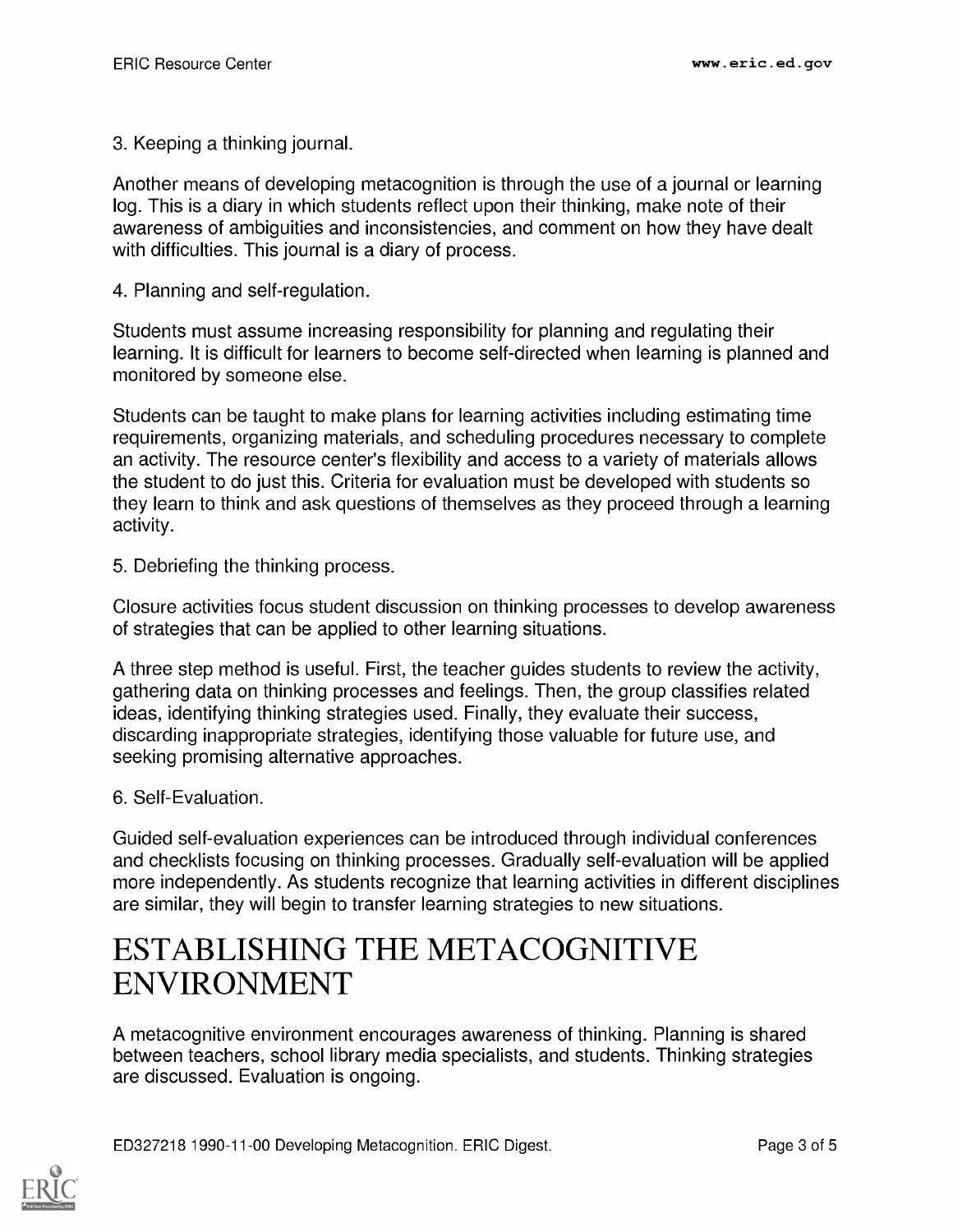In the creation of a metacognitive environment, teachers monitor and apply their knowledge, deliberately modeling metacognitive behavior to assist students in becoming aware of their own thinking.

Metacognitive strategies are already in teachers' repertoires. We must become alert to these strategies, and consciously model them for students.

Problem-solving and research activities in all subjects provide opportunities for developing metacognitive strategies. Teachers need to focus student attention on how tasks are accomplished. Process goals, in addition to content goals, must be established and evaluated with students so they discover that understanding and transferring thinking processes improves learning.

In this rapidly changing world, the challenge of teaching is to help students develop skills which will not become obsolete. Metacognitive strategies are essential for the twenty-first century. They will enable students to successfully cope with new situations. Teachers and school library media specialists capitalize on their talents as well as access a wealth of resources that will create a metacognitive environment which fosters the development of good thinkers who are successful problem-solvers and lifelong learners.

#### REFERENCES

Dirkes, M. Ann. (1985, November). "Metacognition: Students in charge of their thinking." Roeper Review, 8(2), 96-100. EJ 329 760.

Heller, Mary F. (1986, February). "How do you know what you know? Metacognitive modeling in the content areas." Journal of Reading, 29, 415-421. EJ 329 408.

Palinscar, A. S.; Ogle, D. S.; Jones, B. F.; Carr, E. G.; & Ransom, K. (1986). Teaching reading as thinking. Alexandria, VA: Association for Supervision and Curriculum Development.

Scruggs, Thomas E.; Mastropieri, M. A.; Monson, J.; & Jorgenson, C. (1985, Fall). "Maximizing what gifted students can learn: Recent findings of learning strategy research." Gifted Child Quarterly, 29(4), 181-185. EJ 333 116.

#### ADDITIONAL READINGS

Biggs, John B. (1987). Student approaches to learning and studying. Hawthorne, Victoria, Australia: Australian Council for Educational Research. ED 308 201.

Dirkes, M. Ann. (1988, December). Self-directed thinking in the curriculum. Roeper Review, 11(2), 92-94. EJ 387 276.